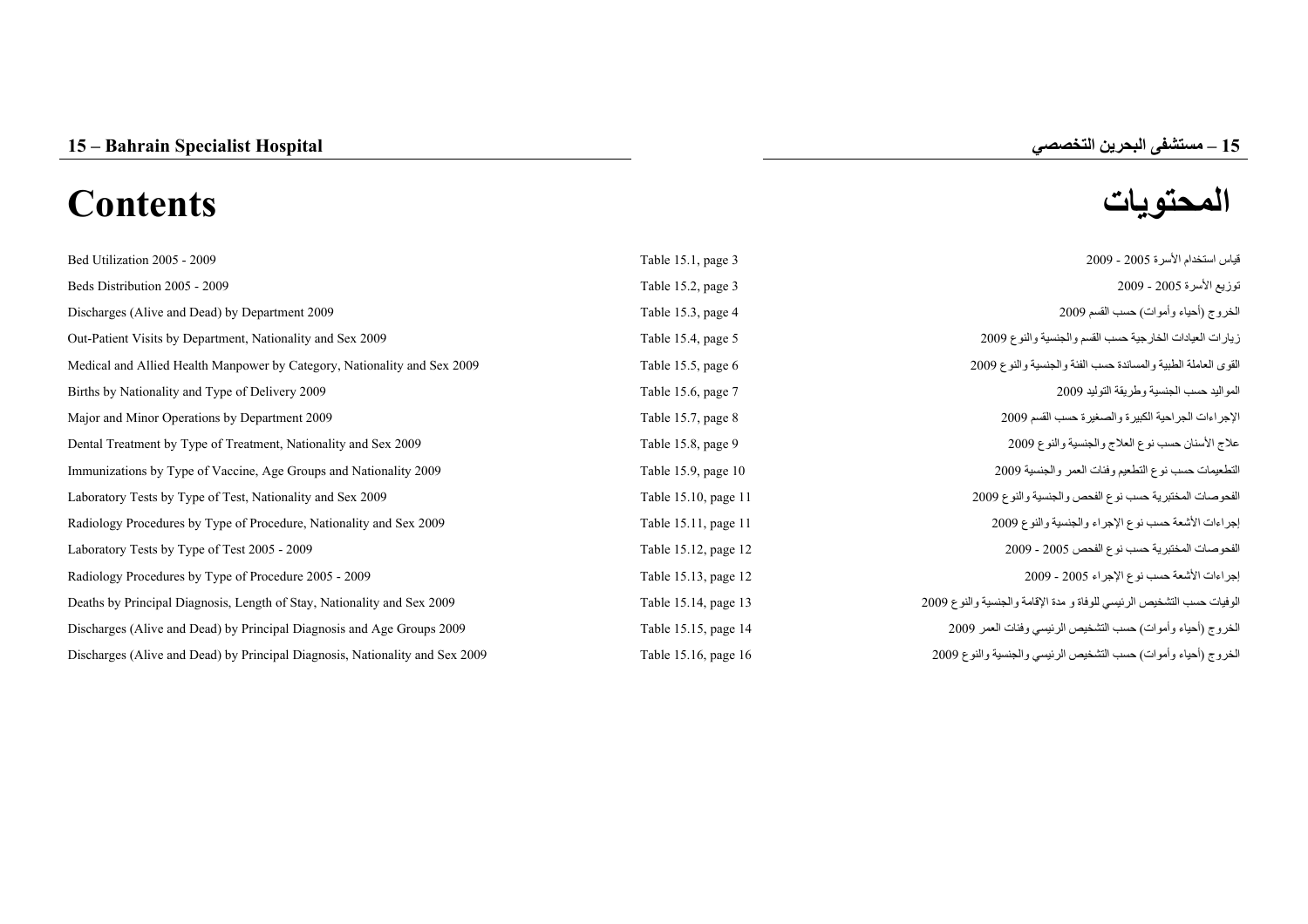<span id="page-1-0"></span>

| <b>Description</b>      | 2009   | 2008   | 2007   | 2006   | 2005   | البيان                  |
|-------------------------|--------|--------|--------|--------|--------|-------------------------|
| Total admissions        | 5,438  | 4,627  | 4,449  | 4,176  | 3,592  | إجمالي الدخول           |
| Total discharges        | 5,380  | 4,623  | 4,359  | 4,137  | 3,564  | إجمالي الخروج           |
| Number of beds          | 69     | 64     | 56     | 56     | 56     | عدد الأسرة              |
| Bed days available      | 25,185 | 23,424 | 20,440 | 20,440 | 20,440 | أيام الأسرة             |
| Patient days-overnight  | 11,121 | 11,933 | 11,662 | 10,732 | 9,890  | أيام المرضي             |
| Patients days < 1 day   | 2,211  | 1,601  | 1,424  | 1,358  | 1,131  | أيام المرضىي أقل من يوم |
| Total patients days     | 13,332 | 13,534 | 13,086 | 12,090 | 11,021 | جملة أيام المرضى        |
| Bed occupancy rate      | 52.9   | 57.8   | 64.0   | 59.1   | 53.9   | معدل أشغال السرير       |
| Turnover rate           | 78.0   | 72.2   | 77.8   | 73.9   | 63.6   | معدل دوران السرير       |
| Turnover interval       | 2.2    | 2.1    | 1.7    | 2.0    | 2.6    | فترة فراغ السرير        |
| Average daily admission | 14.9   | 12.6   | 12.2   | 11.4   | 9.8    | منوسط الدخول اليومي     |
| Average daily discharge | 14.7   | 12.6   | 11.9   | 11.3   | 9.8    | متوسط الخروج اليومي     |
| Average length of stay  | 2.5    | 2.9    | 3.0    | 2.9    | 3.1    | منّه سط مدة الأقامة     |
|                         |        |        |        |        |        |                         |

# **جدول 15.1 Table قياس استخدام الأسرة 2005 - 2009 Bed Utilization 2005 - 2009**

## **توزيع الأسرة 2005 - 2009 Beds Distribution 2005 - 2009 جدول 15.2 Table**

| <b>Service</b>                   | 2009      | 2008      | 2007            | 2006            | 2005      | الخدمة                                  |
|----------------------------------|-----------|-----------|-----------------|-----------------|-----------|-----------------------------------------|
| Day Case Unit                    | 13        | <b>NA</b> | <b>NA</b>       | <b>NA</b>       | <b>NA</b> | وحدة الإقامة القصيرة                    |
| Private Ward (VIP)               | <b>NA</b> | <b>NA</b> | <b>NA</b>       | <b>NA</b>       | <b>NA</b> |                                         |
| Intensive Care Unit              | 6         | <b>NA</b> | <b>NA</b>       | <b>NA</b>       | <b>NA</b> | وحدة العناية القصوى                     |
| Medical / Surgical               | 26        | 44        | 44              | 44              | 44        | الباطنية / الجراحة                      |
| Obstetrics / Gynecology          | 24        | 20        | 12 <sub>1</sub> | 12 <sub>1</sub> | 12        | أمراض النساء والولادة                   |
| <b>Total</b>                     | 69        | 64        | 56              | 56              | 56        | الجملة                                  |
| Special Care Baby Unit / Nursery |           |           | <b>NA</b>       | <b>NA</b>       | <b>NA</b> | وحدة العناية الخاصة بالمواليد / الحضانة |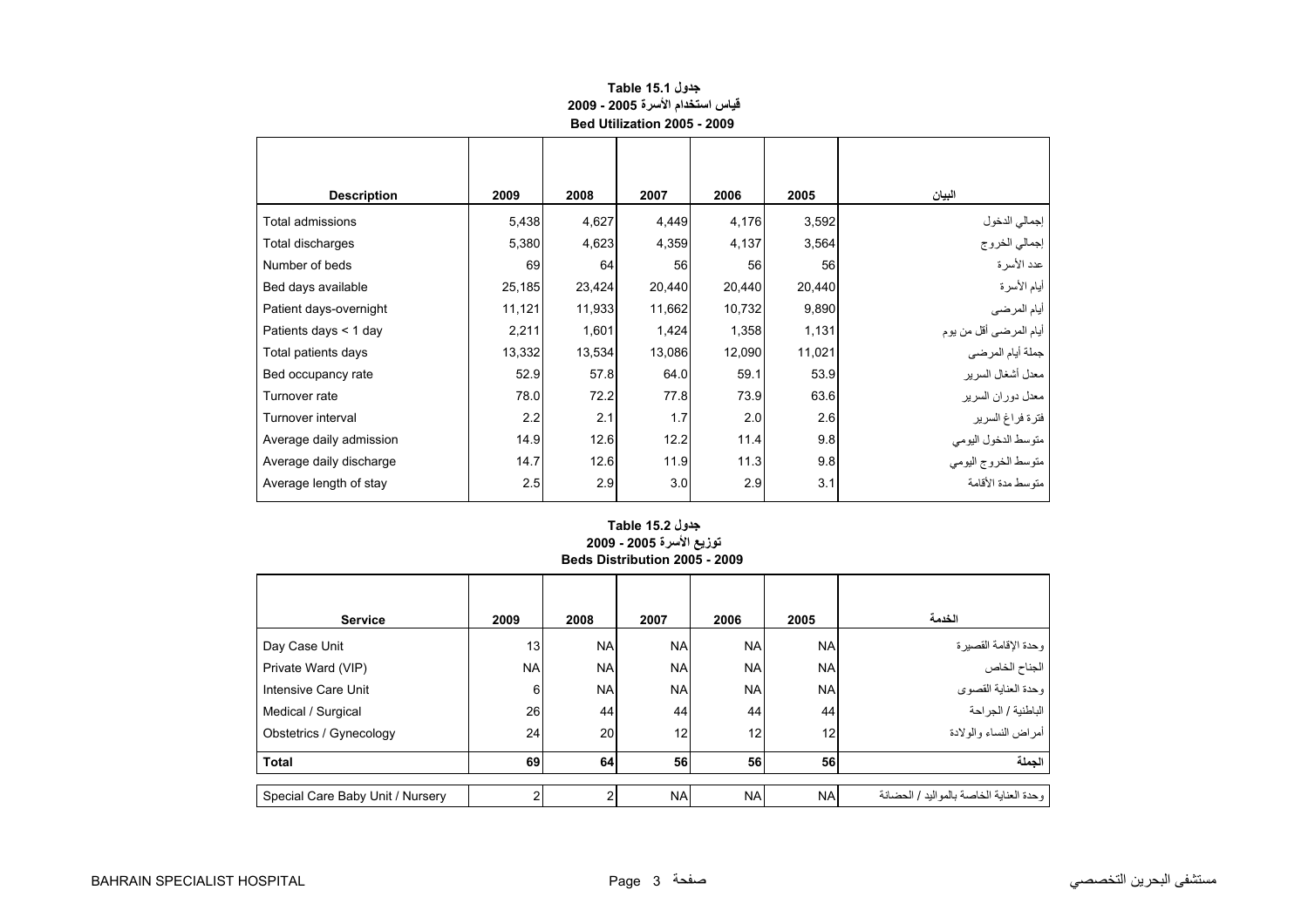<span id="page-2-0"></span>

|                         | <b>Total</b> |                | Dead الجملة | Alive الأموات |       | الأحياء |                       |
|-------------------------|--------------|----------------|-------------|---------------|-------|---------|-----------------------|
|                         |              |                |             |               |       |         |                       |
|                         |              | العدد          |             | العدد         |       | العدد   |                       |
| <b>Department</b>       | %            | No.            | $\%$        | No.           | $\%$  | No.     | القسم                 |
| Medical                 | 99.96        | 5,378          | 85.7        | 12            | 100.0 | 5,366   | الباطنية              |
| Ear, Nose & Throat      |              |                |             |               |       |         | أنف وأذن وحنجرة       |
| Obstetrics / Gynecology |              |                |             |               |       |         | أمراض النساء والولادة |
| Surgery                 |              |                |             |               |       |         | الجراحة               |
| Paediatric / Neonatal   | 0.04         | $\overline{2}$ | 14.3        | 2             |       |         | الأطفال               |
| Opthalmology            |              |                |             |               |       |         | العيون                |
| <b>Total</b>            | 100.0        | 5,380          | 100.0       | 14            | 100.0 | 5,366   | الجملة                |

# **جدول 15.3 Table الخروج (أحياء <sup>و</sup> أموات) حسب القسم <sup>2009</sup> Discharges (Alive and Dead) by Department 2009**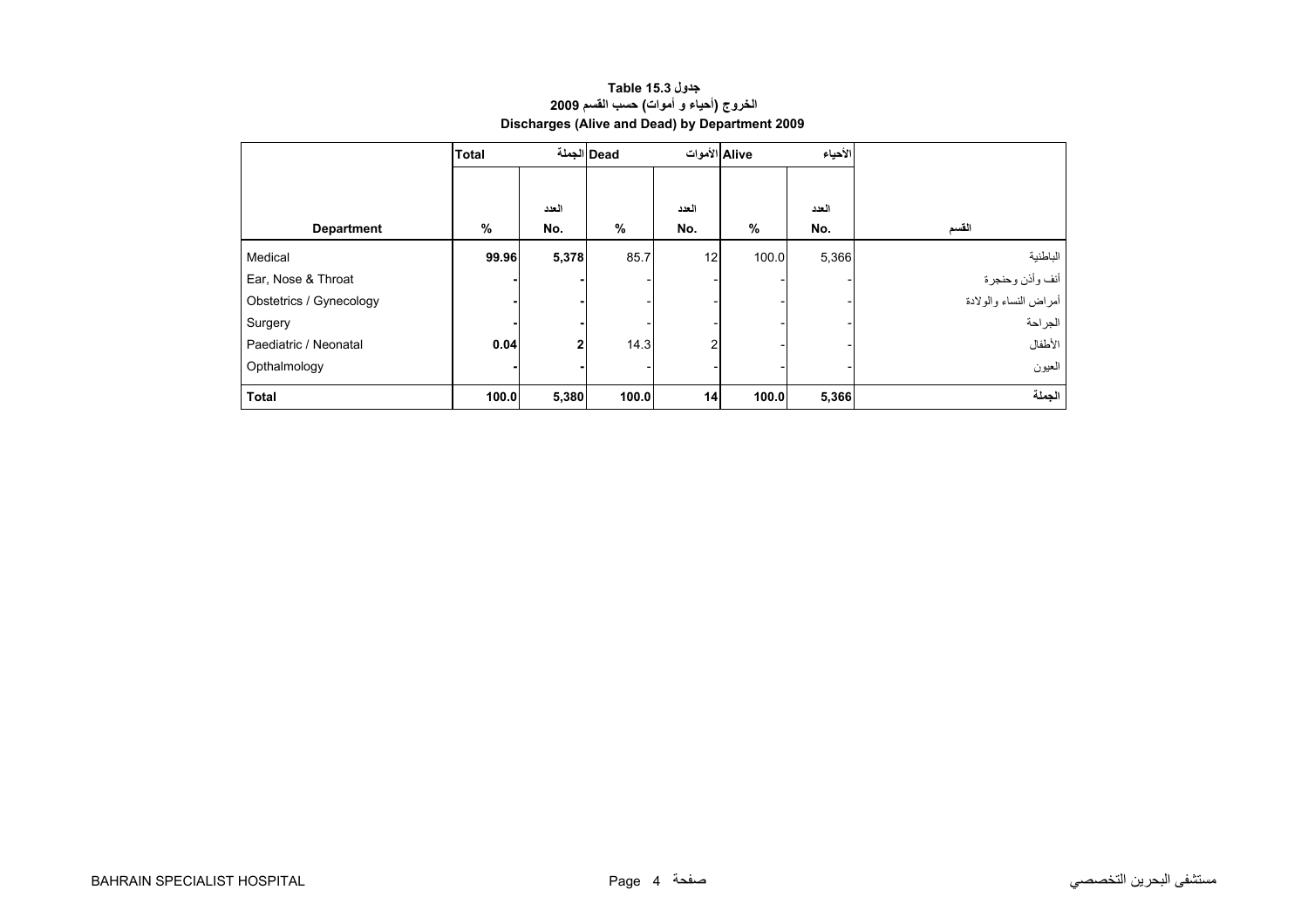<span id="page-3-0"></span>

|                         | <b>Total</b> |        |             | Non-Bahraini |        | غیر بحرین <i>ی</i> | <b>Bahraini</b> |        | بحريني      |                       |
|-------------------------|--------------|--------|-------------|--------------|--------|--------------------|-----------------|--------|-------------|-----------------------|
|                         |              |        |             |              |        |                    |                 |        |             |                       |
|                         | الحملة       | أنشى   | ذكر         | الجملة       | أنشى   | ذكر                | الجملة          | أنشى   | ذكر         |                       |
| <b>Department</b>       | <b>Total</b> | Female | <b>Male</b> | <b>Total</b> | Female | <b>Male</b>        | <b>Total</b>    | Female | <b>Male</b> | القسم                 |
| A & E Clinic            | 15,262       | 7.761  | 7.501       | 8,220        | 3,859  | 4,361              | 7,042           | 3.902  | 3.140       | عيادة الطوارئ         |
| <b>General Practice</b> | 6,005        | 2,640  | 3,365       | 3,458        | 1,330  | 2,128              | 2,547           | 1,310  | 1,237       | الطب العام            |
| Dental                  | 7,519        | 3,696  | 3,823       | 4,506        | 2,040  | 2,466              | 3,013           | 1,656  | 1,357       | الأسنان               |
| Medical                 | 37,086       | 18,377 | 18,709      | 19,177       | 8,543  | 10,634             | 17,909          | 9,834  | 8,075       | الأمراض الباطنية      |
| Obstetrics & Gynecology | 15,042       | 15,042 | <b>NA</b>   | 6,522        | 6,522  | <b>NA</b>          | 8,520           | 8,520  | <b>NA</b>   | أمراض النساء والولادة |
| Urology                 | 2,393        | 436    | 1,957       | 1,344        | 249    | 1,095              | 1,049           | 187    | 862         | المسالك البولية       |
| Paediatrics             | 8,882        | 4,207  | 4,675       | 5,478        | 2,654  | 2,824              | 3,404           | 1,553  | 1,851       | أمراض الأطفال         |
| Surgical                | 3,177        | 1,864  | 1,313       | 1,360        | 727    | 633                | 1,817           | 1,137  | 680         | الجراحة               |
| Orthopedics             | 11,033       | 4,729  | 6,304       | 4,512        | 1.655  | 2.857              | 6,521           | 3,074  | 3.447       | العظام والكسور        |
| Ear. Nose & Throat      | 6,188        | 2,817  | 3.371       | 3,018        | 1,268  | 1.750              | 3,170           | 1,549  | 1,621       | أنف وأذن وحنجرة       |
| Dermatology             | 6,016        | 3,548  | 2,468       | 3,377        | 1,934  | 1,443              | 2,639           | 1,614  | 1,025       | الأمراض الجلدية       |
| Psychiatric             | 1,221        | 668    | 553         | 485          | 252    | 233                | 736             | 416    | 320         | الطب النفسي           |
| Ophthalmology           | 2,640        | 1,274  | 1,366       | 1,563        | 719    | 844                | 1,077           | 555    | 522         | العيون                |
| Neurology               | 2,166        | 1,141  | 1,025       | 1,133        | 541    | 592                | 1,033           | 600    | 433         | أمراض الجهاز العصبي   |
| Nephrology              | 2,307        | 1,395  | 912         | 1,127        | 575    | 552                | 1,180           | 820    | 360         | أمراض الكلي           |
| <b>Total</b>            | 126,937      | 69,595 | 57,342      | 65,280       | 32,868 | 32,412             | 61,657          | 36,727 | 24,930      | الجملة                |

## **جدول 15.4 Table زيارات العيادات الخارجية حسب القسم والجنسية والنوع <sup>2009</sup> Out-Patient Visits by Department, Nationality and Sex 2009**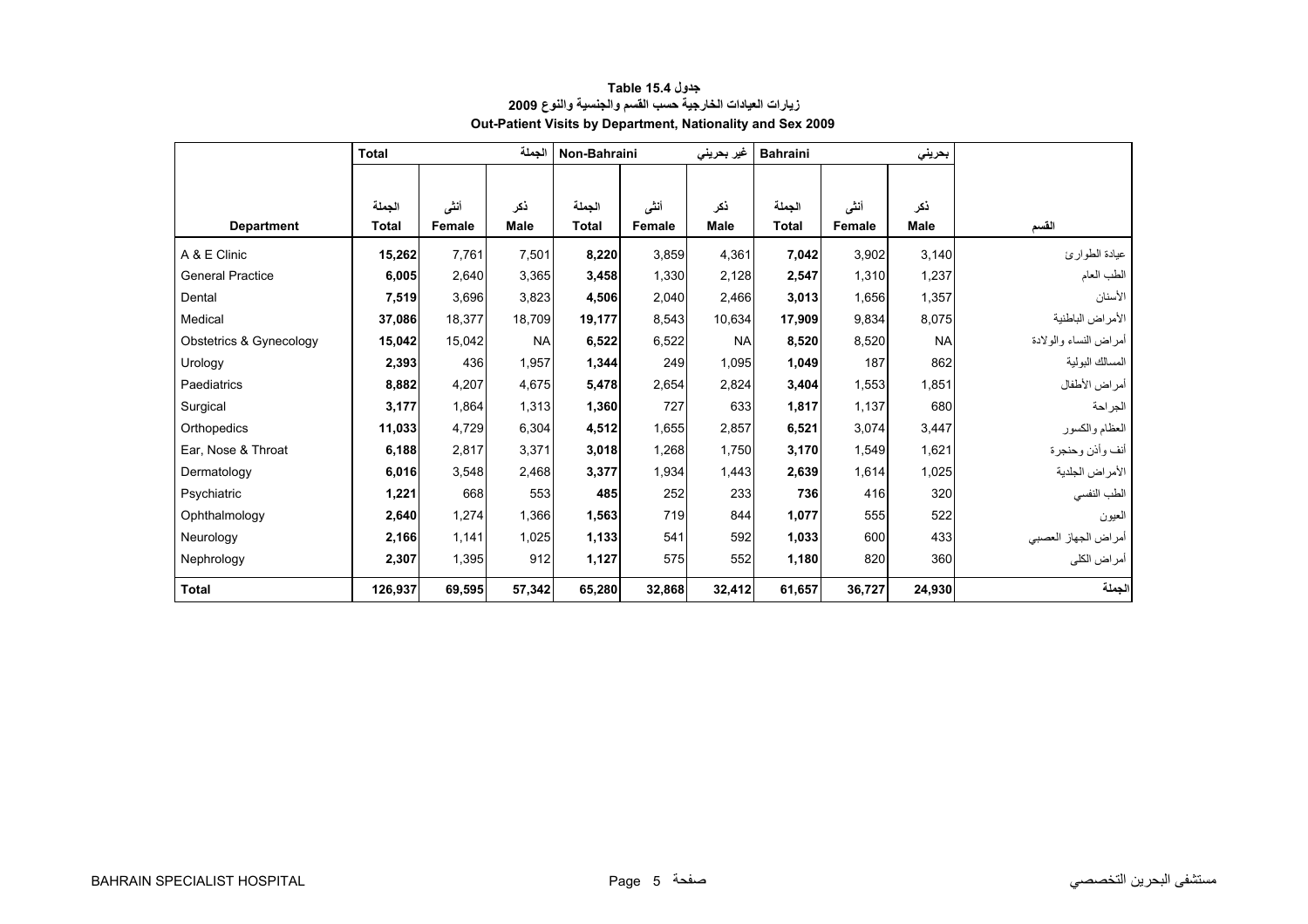#### **جدول 15.5 Table القوى العاملة بالمهن الطبية والمساندة حسب الفئة والجنسية والنوع <sup>2009</sup> Medical and Allied Health Manpower by Category, Nationality and Sex 2009**

<span id="page-4-0"></span>

|                                                         | <b>Total</b>           |                | الجملة      | Non-Bahraini           |                 | Bahraini غیر بحرینی |                        |                | بحريني      |                                   |
|---------------------------------------------------------|------------------------|----------------|-------------|------------------------|-----------------|---------------------|------------------------|----------------|-------------|-----------------------------------|
|                                                         |                        |                |             |                        |                 |                     |                        |                |             |                                   |
| Category                                                | الجملة<br><b>Total</b> | أنشى<br>Female | ذكر<br>Male | الجملة<br><b>Total</b> | أننى<br>Female  | ذكر<br>Male         | الجملة<br><b>Total</b> | أنشى<br>Female | ذكر<br>Male | الفئة                             |
| Physicians                                              | 45                     | 16             | 29          | 43 <sub>1</sub>        | 15 <sub>l</sub> | 28                  | 2                      |                |             | الأطباء                           |
| Dentists                                                |                        |                |             |                        |                 |                     |                        |                |             | أطباء الأسنان                     |
| Pharmacists & Technicians                               |                        | 6              |             |                        | 6               |                     |                        |                |             | الصيادلة وفنيو صيدلة              |
| Nurses *                                                | 79                     | 75             |             | 79                     | 75              |                     |                        |                |             | الممرضات *                        |
| Dental Hygienists & Technicians                         |                        | 3              |             |                        | 3               |                     |                        |                |             | فنيو صحة الفم والأسنان            |
| Laboratory Technologists & Technicians                  | 15                     | 13             |             | 15                     | 13              |                     |                        |                |             | محللو وفنيو مختبر                 |
| Radiographers & Technicians                             | 10                     | 6              |             | 10 <sup>1</sup>        | 61              |                     |                        |                |             | مصىورو وفنيو أشعة                 |
| Physiotherapists, Occupational Therapists & Technicians |                        |                |             |                        |                 |                     |                        |                |             | فنيو علاج طبيعي وتأهيل مهني       |
| Anaesthesia Technician                                  |                        |                |             |                        |                 |                     |                        |                |             | فنيو التخدير                      |
| Audio Visual Technician                                 |                        |                |             |                        |                 |                     |                        |                |             | فنيو التسجيل السمعي/ البصري       |
| Electro Cardiogram technician                           |                        |                |             |                        |                 |                     |                        |                |             | فنبو تخطيط القلب                  |
| Electro Encephalograph                                  |                        |                |             |                        |                 |                     |                        |                |             | فنيو تخطيط الدماغ و الأعصاب       |
| Paramedic and Respiratory Specialist                    |                        |                |             |                        |                 |                     |                        |                |             | المسعفين و أخصائيي التنفس الصناعي |

\* الممرضات : العدد لا يشمل الممرضين العمليين والفئات الأقل . . . . "Nurses excluding practical nurses and other grades below staff nurse .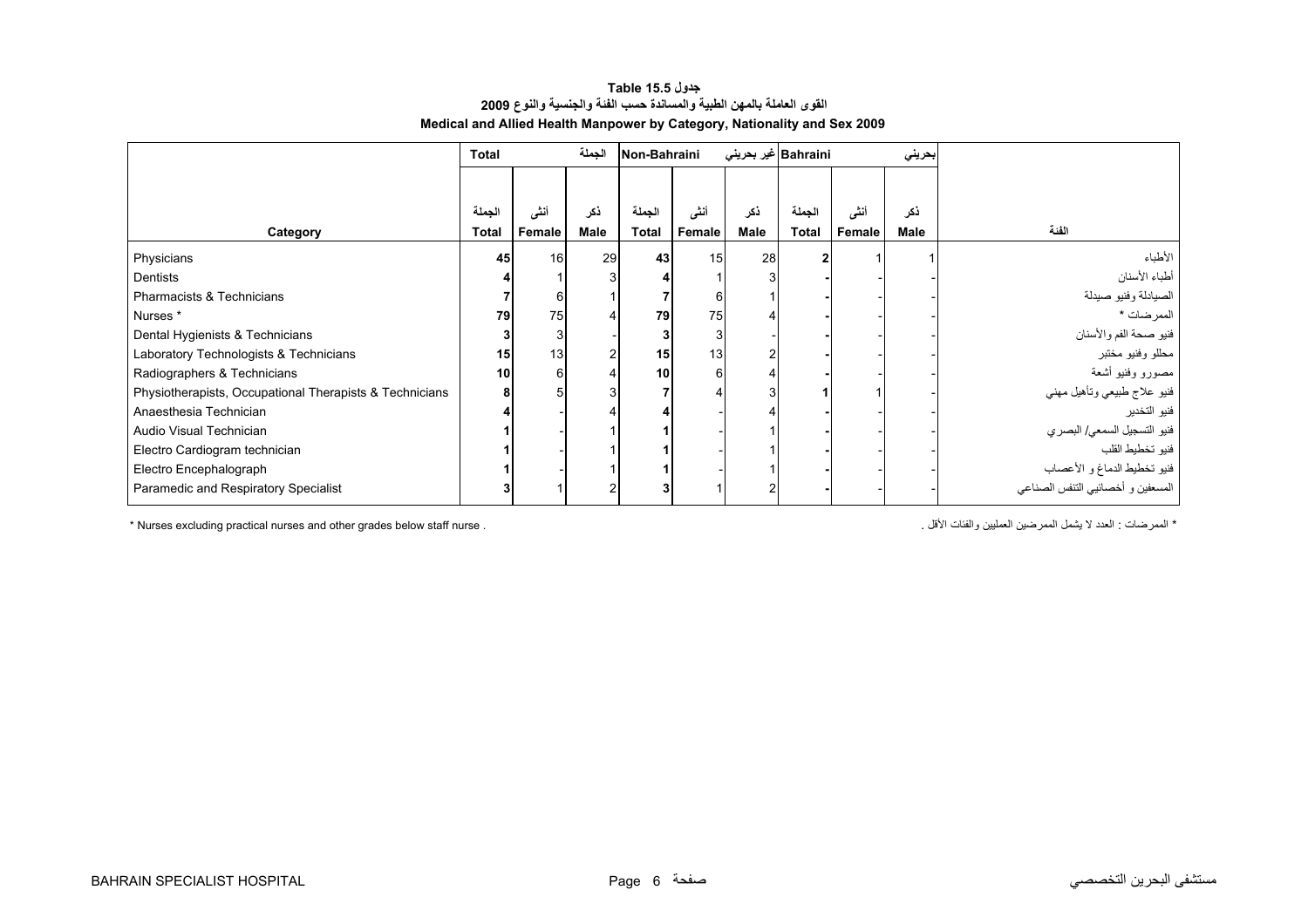# **جدول 15.6 Table المواليد حسب الجنسية وطريقة التوليد <sup>2009</sup> Births by Nationality and Type of Delivery 2009**

<span id="page-5-0"></span>

|                           |               |               |                   | <b>Live Births</b>   |               |                      | المواليد الأحياء |                                             |
|---------------------------|---------------|---------------|-------------------|----------------------|---------------|----------------------|------------------|---------------------------------------------|
| <b>Births</b>             | جملة          | المواليد      | جملة المواليد     | Premature            | الخدج         | <b>Full Term</b>     | مكتمل            | المواليد                                    |
|                           | المواليد      | الموتى        | الأحياء           | مشوه                 | سليم          | مشوه                 | سليم             |                                             |
| Nationality / type        | <b>Total</b>  | <b>Still</b>  | <b>Total Live</b> | Congenital           | <b>Normal</b> | Congenital           | <b>Normal</b>    | الجنسية / طريقة التوليد                     |
| of delivery               | <b>Births</b> | <b>Births</b> | <b>Births</b>     | <b>Abnormalities</b> |               | <b>Abnormalities</b> |                  |                                             |
| <b>Bahraini</b>           |               |               |                   |                      |               |                      |                  | بحريني                                      |
| Normal Delivery           |               |               |                   |                      |               |                      |                  | ولادة طبيعية                                |
| On Route to Hospital      |               |               | 1                 |                      |               |                      | $\mathbf 1$      |                                             |
| Vertex                    | 214           | 1             | 213               |                      | 3             |                      |                  | رأسي 210                                    |
| <b>Breech</b>             |               |               |                   |                      |               |                      |                  | مقعدة ا-                                    |
| <b>Assisted Delivery</b>  |               |               |                   |                      |               |                      |                  | و لادة بالمساعدة                            |
| Vacuum                    | 25            |               | 25                |                      |               |                      |                  | شفط 24                                      |
| Forceps                   |               |               |                   |                      |               |                      |                  | جفت ۔                                       |
| Caesarian section         | 139           |               | 139               |                      | 12            | $6 \,$               |                  | قيصرية 121                                  |
| <b>Total Bahraini</b>     | 379           | 1             | 378               |                      | 15            | 7                    | 356              | الجملة بحرين <i>ي</i><br>غير بحرين <i>ي</i> |
| Non-Bahraini              |               |               |                   |                      |               |                      |                  |                                             |
| Normal Delivery           |               |               |                   |                      |               |                      |                  | ولادة طبيعية                                |
| Vertex                    | 111           |               | 111               |                      |               |                      |                  | رأسي 111                                    |
| <b>Breech</b>             | 1             |               |                   |                      |               |                      |                  | مقعدة -                                     |
| <b>Assisted Delivery</b>  |               |               |                   |                      |               |                      |                  | ولادة بالمساعدة                             |
| Vacuum                    | 33            |               | 33                |                      |               |                      |                  | شفط 32                                      |
| Forceps                   |               |               |                   |                      |               |                      |                  | جفت -                                       |
| Caesarian section         | 109           |               | 109               |                      |               | 3                    |                  | قبصرية 99                                   |
| <b>Total Non-Bahraini</b> | 254           |               | 254               |                      | 8             | 4                    | 242              | الجملة غير بحريني                           |
| <b>Grand Total</b>        | 633           | 1             | 632               |                      | 23            | 11                   | 598              | الجملة الكلية                               |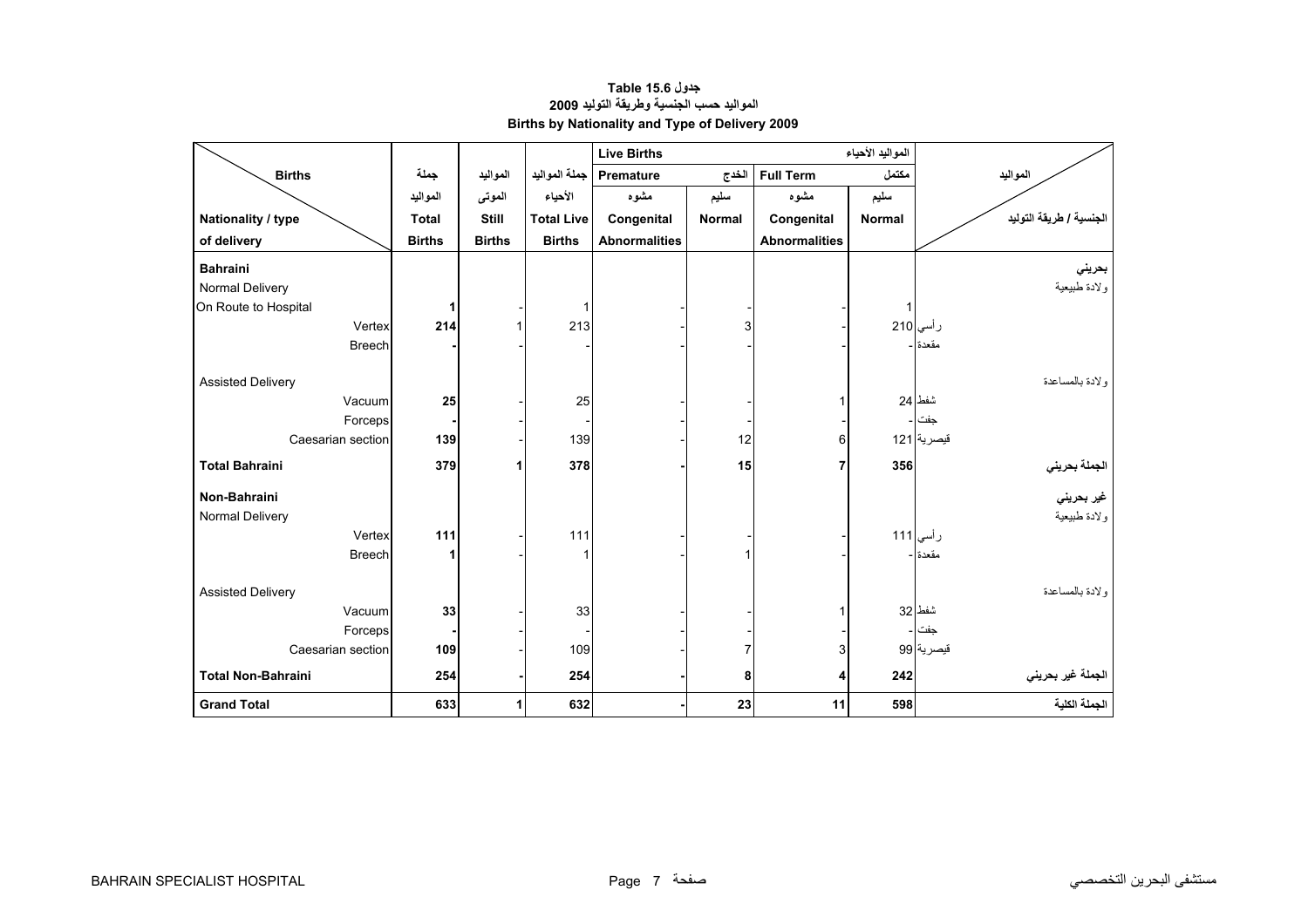| جدول Table 15.7                                      |
|------------------------------------------------------|
| الإجراءات الجراحية الكبيرة و الصغيرة حسب القسم 2009  |
| <b>Major and Minor Operations by Department 2009</b> |

<span id="page-6-0"></span>

|                        | <b>Procedure Type</b> |                       | نوع الإجراء    |                       |
|------------------------|-----------------------|-----------------------|----------------|-----------------------|
| <b>Department</b>      | الجملة<br>Total       | صغيرة<br><b>Minor</b> | كبيرة<br>Major | القسم                 |
| <b>General Surgery</b> | 313                   | 156                   | 157            | الجراحة العامة        |
| Orthopedics & Fracture | 532                   | 200                   | 332            | العظام                |
| Urology                | 143                   | 115                   | 28             | أمراض المسالك البولية |
| <b>Plastic Surgery</b> | 289                   | 77                    | 212            | جراحة التجميل         |
| Paediatrics            | 206                   | 173                   | 33             | أمراض الأطفال         |
| Ear, Nose & Throat     | 93                    | 45                    | 48             | أنف وأذن وحنجرة       |
| Opthalmology           | 15                    | $\overline{7}$        | 8              | أمراض العيون          |
| Gynecology             | 515                   | 179                   | 336            | أمراض النساء          |
| Dental                 | 4                     | $\overline{2}$        | 2              | الأسنان               |
| Endoscopies            | 922                   | $\sim$ $\sim$ $\sim$  | $\cdots$       | المناظير              |
| <b>Total</b>           | 3,032                 | 954                   | 1,156          | الحملة                |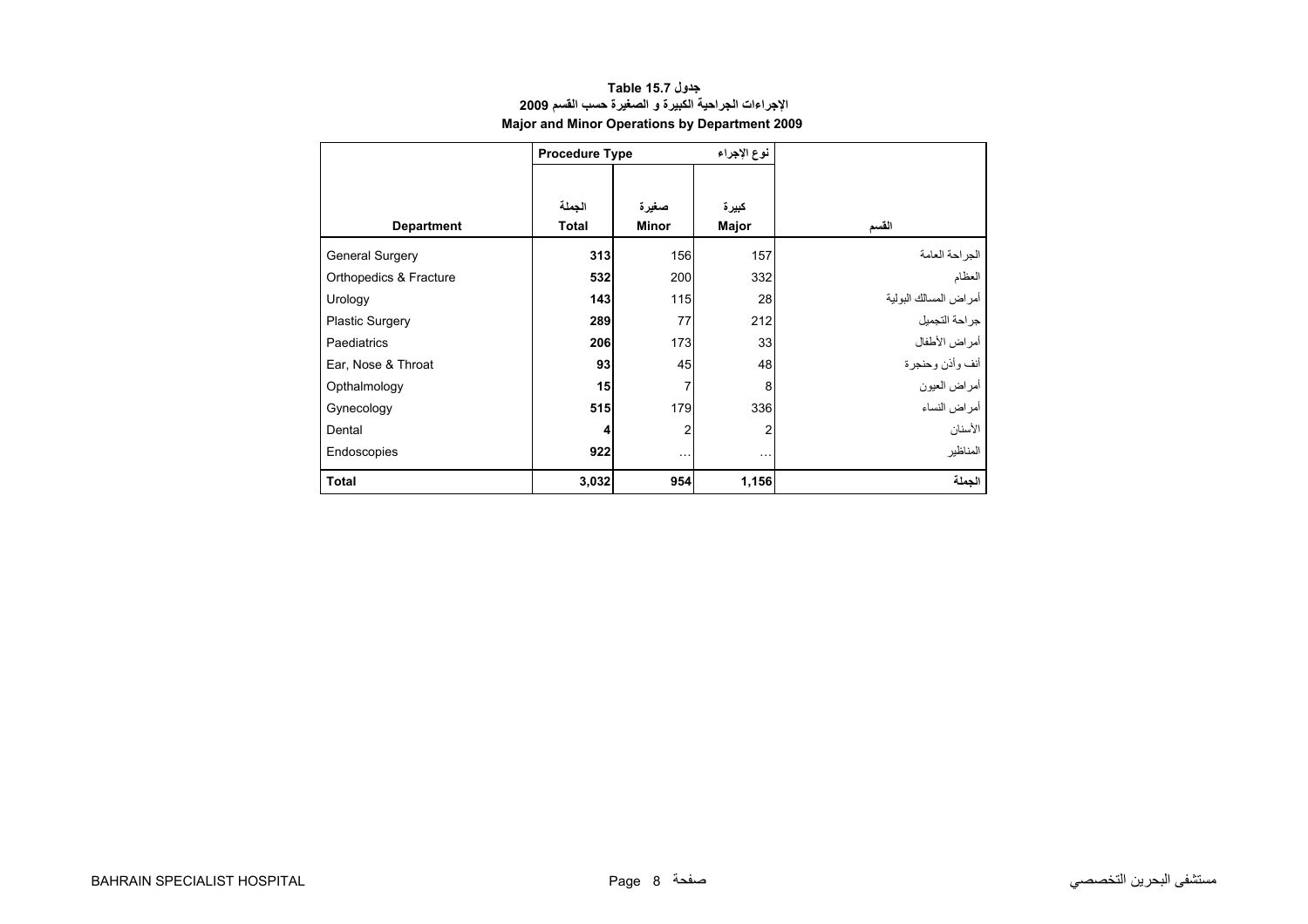<span id="page-7-0"></span>

|                          | <b>Total</b> |        | الجملة | Non-Bahraini |        | غير بحريني  | <b>Bahraini</b> |        | بحريني      |                |
|--------------------------|--------------|--------|--------|--------------|--------|-------------|-----------------|--------|-------------|----------------|
|                          |              |        |        |              |        |             |                 |        |             |                |
|                          | الجملة       | أننى   | ذكر    | الجملة       | أنشى   | ذكر         | الجملة          | أنشى   | ذكر         |                |
| <b>Type of Treatment</b> | Total        | Female | Male   | <b>Total</b> | Female | <b>Male</b> | <b>Total</b>    | Female | <b>Male</b> | نوع العلاج     |
| General treatment        | 2,192        | 1,115  | 1,077  | 1,388        | 662    | 726         | 804             | 453    | 351         | العلاج العام   |
| Gum treatment            | 841          | 381    | 460    | 554          | 230    | 324         | 287             | 151    | 136         | علاج اللثة     |
| Nerve                    | 346          | 181    | 165    | 205          | 100    | 105         | 141             | 81     | 60          | علاج الأعصاب   |
| Surgical treatment       | 1,314        | 631    | 683    | 744          | 331    | 413         | 570             | 300    | 270         | العلاج الجراحي |
| Filling                  | 1,277        | 635    | 642    | 730          | 319    | 411         | 547             | 316    | 231         | الحشو          |
| Extraction               | 140          | 65     | 75     | 91           | 41     | 50          | 49              | 24     | 25          | الخلع          |
| Denture                  | 23           | 14     | 9      | 12           | 6      | 6           | 11              | 8      | 3           | التركيب        |
| Orthodontics             | 72           | 43     | 29     | 38           | 20     | 18          | 34              | 23     | 11          | تقويم الأسنان  |
| Others                   | 1,314        | 631    | 683    | 744          | 331    | 413         | 570             | 300    | 270         | أخرى           |
| <b>Total</b>             | 7,519        | 3,696  | 3,823  | 4,506        | 2,040  | 2,466       | 3,013           | 1,656  | 1,357       | الجملة         |

# **جدول 15.8 Table علاج الأسنان حسب نوع العلاج <sup>و</sup> الجنسية <sup>و</sup> النوع <sup>2009</sup> Dental Treatment by Type of Treatment, Nationality and Sex 2009**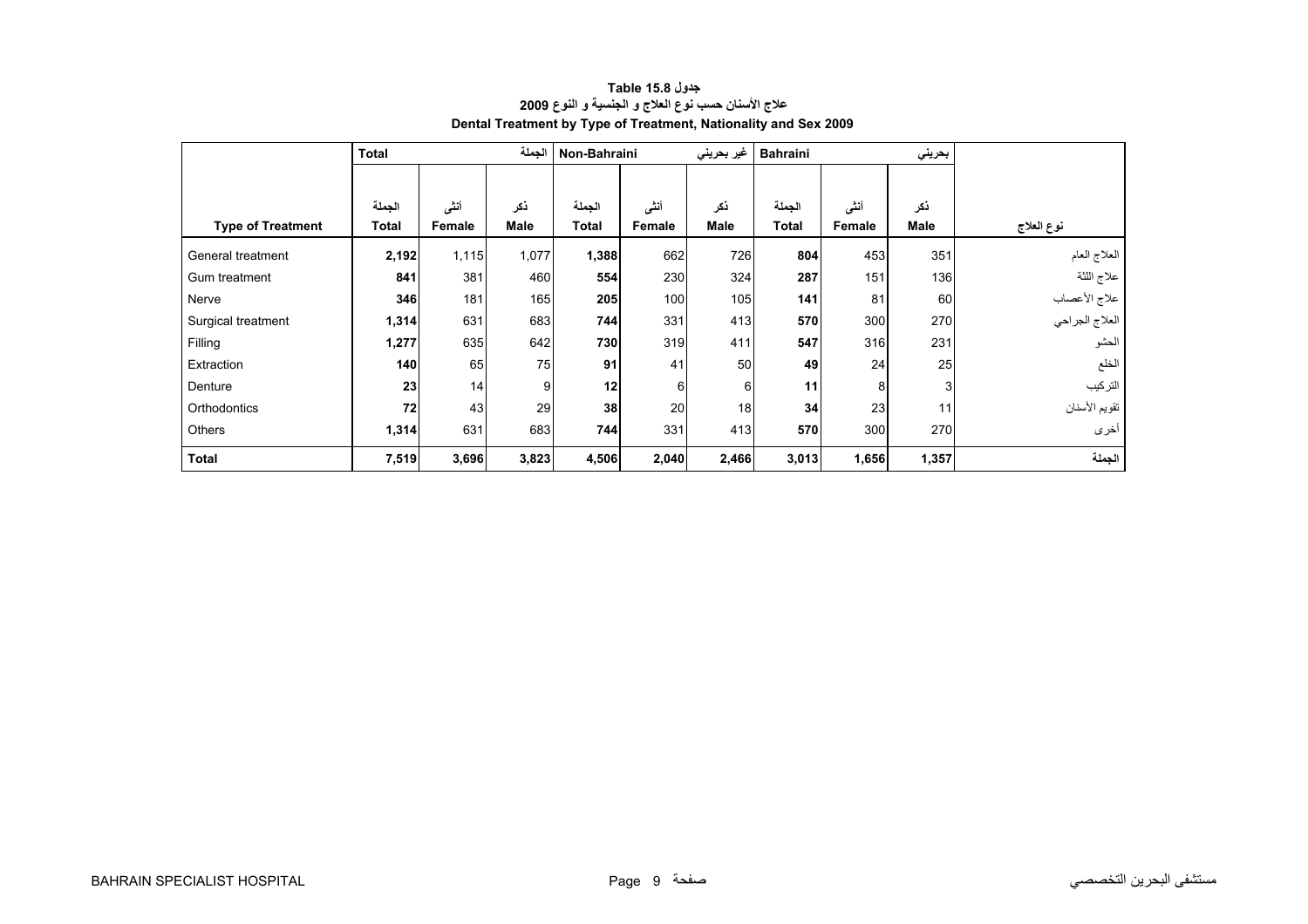<span id="page-8-0"></span>

|              | الجملة          |                 |              | من سنتين الى خمس سنوات |                   |                | من سنة الى سنتين |                   |                 | أقل من سنة   |                   |                            |                                       |
|--------------|-----------------|-----------------|--------------|------------------------|-------------------|----------------|------------------|-------------------|-----------------|--------------|-------------------|----------------------------|---------------------------------------|
|              | <b>Total</b>    |                 |              | $2 - 5$ years          |                   |                | $1 - 2$ years    |                   |                 | Below 1 year |                   |                            |                                       |
|              |                 |                 |              |                        |                   |                |                  |                   |                 |              |                   |                            |                                       |
| الجملة       | غير بحريني      | بحريني          | الجملة       | غير بحريني             | بحريني            | الجملة         | غير بحريني       | بحريني            | الجملة          | غير بحريني   | بحريني            |                            | نوع التطعيم                           |
|              | Non-            |                 |              | Non-                   |                   |                | Non-             |                   |                 | Non-         |                   |                            | Type of vaccine                       |
| <b>Total</b> | <b>Bahraini</b> | <b>Bahraini</b> | <b>Total</b> |                        | Bahraini Bahraini | <b>Total</b>   |                  | Bahraini Bahraini | <b>Total</b>    |              | Bahraini Bahraini |                            |                                       |
|              |                 |                 |              |                        |                   |                |                  |                   |                 |              |                   | <b>Hepatitis B/DPT/HIB</b> | التهاب الكبد الوبائي (ب) / التطعيم    |
|              |                 |                 |              |                        |                   |                |                  |                   |                 |              |                   |                            | الثلاث <i>ي هيمو</i> فلز انفلونزا (ب) |
| 87           | 67              | 20              |              |                        |                   |                |                  |                   | 86              | 67           | 19                | Dose 1                     | جرعة أولىي                            |
| 92           | 62              | 30              |              |                        |                   | $\mathbf{2}$   |                  |                   | 90 <sub>l</sub> | 61           | 29                | Dose 2                     | جرعة ثانية                            |
| 123          | 73              | 50              |              |                        |                   | $\overline{2}$ | $\mathbf{2}$     |                   | 121             | 71           | 50                | Dose 3                     | جرعة ثالثة                            |
| 137          | 95              | 42              | 27           | 21                     | 6                 | 110            | 74               | 36                |                 |              |                   | Booster 1 dose             | جرعة منشطة أولى                       |
| 9            | 6               | 3 <sup>1</sup>  | 9            | 6                      | 3                 |                |                  |                   |                 |              |                   | Booster 2 dose             | جرعة منشطة ثانية                      |
|              |                 |                 |              |                        |                   |                |                  |                   |                 |              |                   | Poliomyelitis              | شلل الأطفال                           |
|              |                 |                 |              |                        |                   |                |                  |                   |                 |              |                   |                            |                                       |
| 104          | 83              | 21              | 1            |                        |                   |                |                  |                   | 102             | 81           | 21                | Dose 1                     | جرعة أولىي                            |
| 89           | 59              | 30              |              |                        |                   |                |                  |                   | 89              | 59           | 30                | Dose 2                     | جرعة ثانية                            |
| 99           | 65              | 34              |              |                        |                   |                |                  |                   | 99              | 65           | 34                | Dose 3                     | جرعة ثالثة                            |
| 143          | 119             | 24              | 52           | 32                     | 20                | 91             | 87               |                   |                 |              |                   | Booster 1 dose             | جرعة منشطة أوليي                      |
| 32           | 20              | 12              | 29           | 17                     | 12                | 3              | $\mathbf{3}$     |                   |                 |              |                   | Booster 2 dose             | جرعة منشطة ثانية                      |
|              |                 |                 |              |                        |                   |                |                  |                   |                 |              |                   | Mumps, Measles, Rubella    | الحصبة والحصبة الألمانية وأبو كعب     |
| 140          | 91              | 49              | 15           | 10                     | 5                 | 125            | 81               | 44                |                 |              |                   | Dose 1                     | جرعة أولىي                            |
|              |                 |                 |              |                        |                   |                |                  |                   |                 |              |                   |                            |                                       |
| 25           | 25              |                 | 25           | 25                     |                   |                |                  |                   | <b>NA</b>       | <b>NA</b>    | <b>NA</b>         | Dose 2                     | جر عة ثانية                           |

# **جدول 15.9 Table التطعيمات حسب نوع التطعيم وفئات العمر والجنسية <sup>2009</sup> Immunization by Type of Vaccine, Age Groups and Nationality 2009**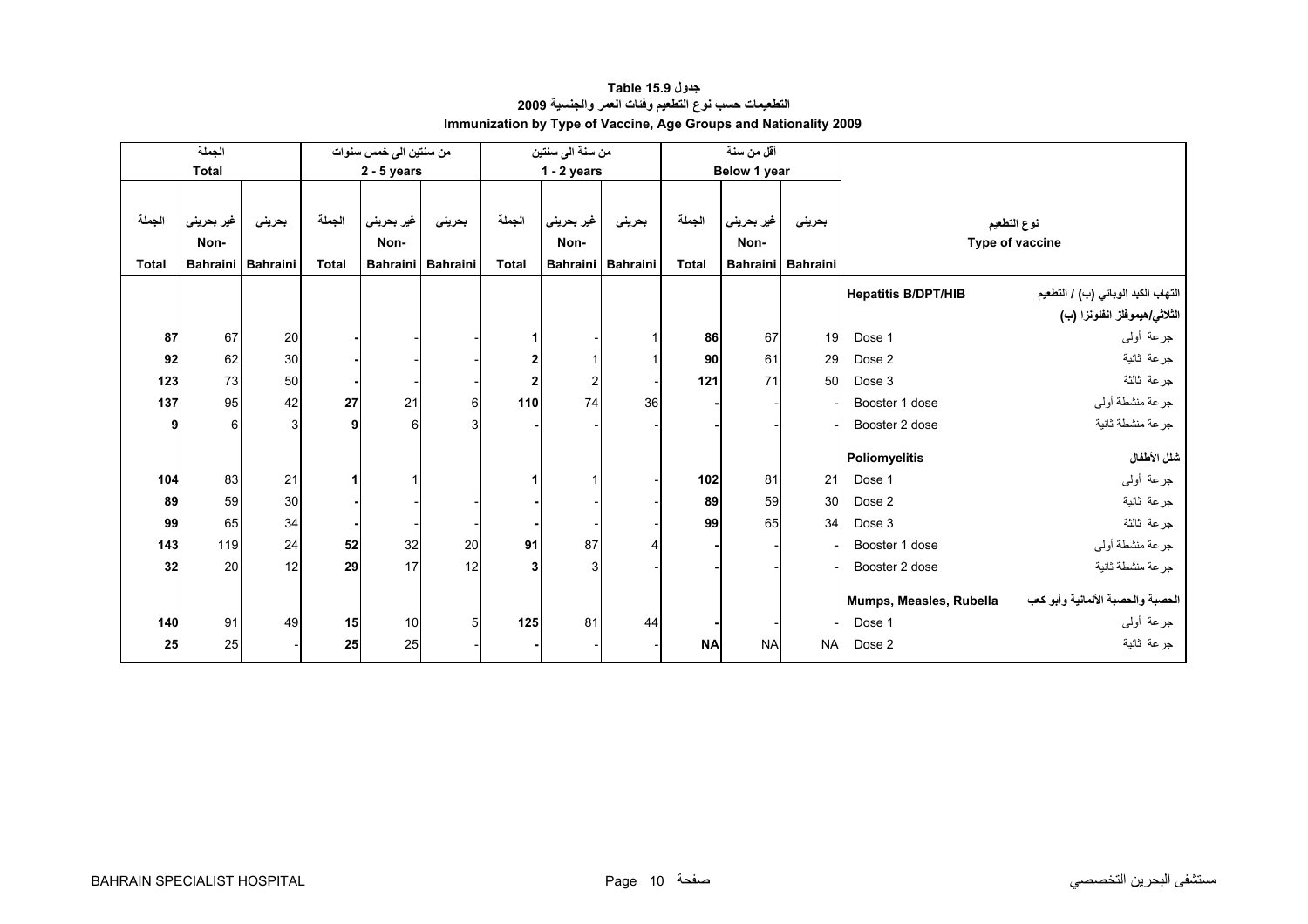<span id="page-9-0"></span>

|                                         | <b>Total</b> |        |             |              | Non-Bahraini الجملة |        | Bahraini غير بحريني |        | بحريني |                                         |
|-----------------------------------------|--------------|--------|-------------|--------------|---------------------|--------|---------------------|--------|--------|-----------------------------------------|
|                                         |              |        |             |              |                     |        |                     |        |        |                                         |
|                                         | الجملة       | أنشى   | ذکر         | الجملة       | أنشى                | نكر    | الجملة              | أنشى   | ذكر    |                                         |
| <b>Type of Test</b>                     | Total        | Female | <b>Male</b> | <b>Total</b> | Female              | Male   | <b>Total</b>        | Female | Male   | نوع الفحص                               |
| Clinical chemistry of blood             | 59,430       | 26,685 | 32.745      | 31,467       | 11,432              | 20,035 | 27,963              | 15,253 | 12,710 | فحص الدم الكيميائي                      |
| Clinical chemistry of other body fluids | 1,103        | 542    | 561         | 526          | 208                 | 318    | 577                 | 334    | 243    | الفحوصات الكيميائية لسوائل الجسم الأخرى |
| Endocrine function tests & enzymes      | 18,005       | 8,462  | 9,543       | 9,771        | 3,828               | 5,943  | 8,234               | 4,634  | 3,600  | فحوصات الغدد الصماء والأنزيمات          |
| Microbiology                            | 19,175       | 11,692 | 7,483       | 9,738        | 5,608               | 4,130  | 9,437               | 6,084  | 3,353  | الفحو صبات الميكر وبية                  |
| Serology & immunology                   | 19,255       | 10,726 | 8,529       | 11,895       | 5,533               | 6,362  | 7,360               | 5,193  | 2,167  | فحو صبات الأمصيال                       |
| Mycology & parasitology                 | 3,096        | 1,480  | 1,616       | 1,608        | 725                 | 883    | 1,488               | 755    | 733    | فحوصات الطفيليات                        |
| Haematology                             | 24,525       | 13,888 | 10,637      | 11,907       | 6,495               | 5,412  | 12,618              | 7,393  | 5,225  | تحاليل الدم                             |
| General pathology                       | 2,503        | 1,904  | 599         | 1,206        | 883                 | 323    | 1,297               | 1,021  | 276    | فحو صـات الأنسجة المجهر ية              |
| Other laboratories tests                | 3,579        | 2,203  | 1,376       | 1,604        | 990                 | 614    | 1,975               | 1,213  | 762    | فحوصات أخرى                             |
| <b>Total</b>                            | 150,671      | 77,582 | 73,089      | 79,722       | 35,702              | 44,020 | 70,949              | 41,880 | 29,069 | الجملة                                  |

#### **جدول 15.10 Table الفحوصات المختبرية حسب نوع الفحص والجنسية والنوع <sup>2009</sup> Laboratory Tests by Type of Test, Nationality and Sex 2009**

## **جدول 15.11 Table إجراءات الأشعة حسب نوع الإجراء والجنسية والنوع <sup>2009</sup> Radiology Procedures by Type of Procedure, Nationality and Sex 2009**

|                                 | <b>Total</b> |        |             |        | الجملة Non-Bahraini |             | Bahraini  غیر بحرینی |        | إبحريني     |               |
|---------------------------------|--------------|--------|-------------|--------|---------------------|-------------|----------------------|--------|-------------|---------------|
|                                 |              |        |             |        |                     |             |                      |        |             |               |
|                                 | الجملة       | أنشى   | نكر         | الحملة | أنشى                | نکر         | الحملة               | أنشى   | ذكر         |               |
| <b>Type of Procedure</b>        | <b>Total</b> | Female | <b>Male</b> | Total  | Female              | <b>Male</b> | Total                | Female | <b>Male</b> | نوع الإجراء   |
| Plain & general radiography     | 16,931       | 8.430  | 8.501       | 8,316  | 3,823               | 4,493       | 8,615                | 4.607  | 4,008       | تصوير عادي    |
| Radiography with contrast media | 1,483        | 807    | 676         | 611    | 299                 | 312         | 872                  | 508    | 364         | تصوير بالصبغة |
| Total                           | 18,414       | 9,237  | 9,177       | 8,927  | 4,122               | 4,805       | 9,487                | 5,115  | 4,372       | الجملة        |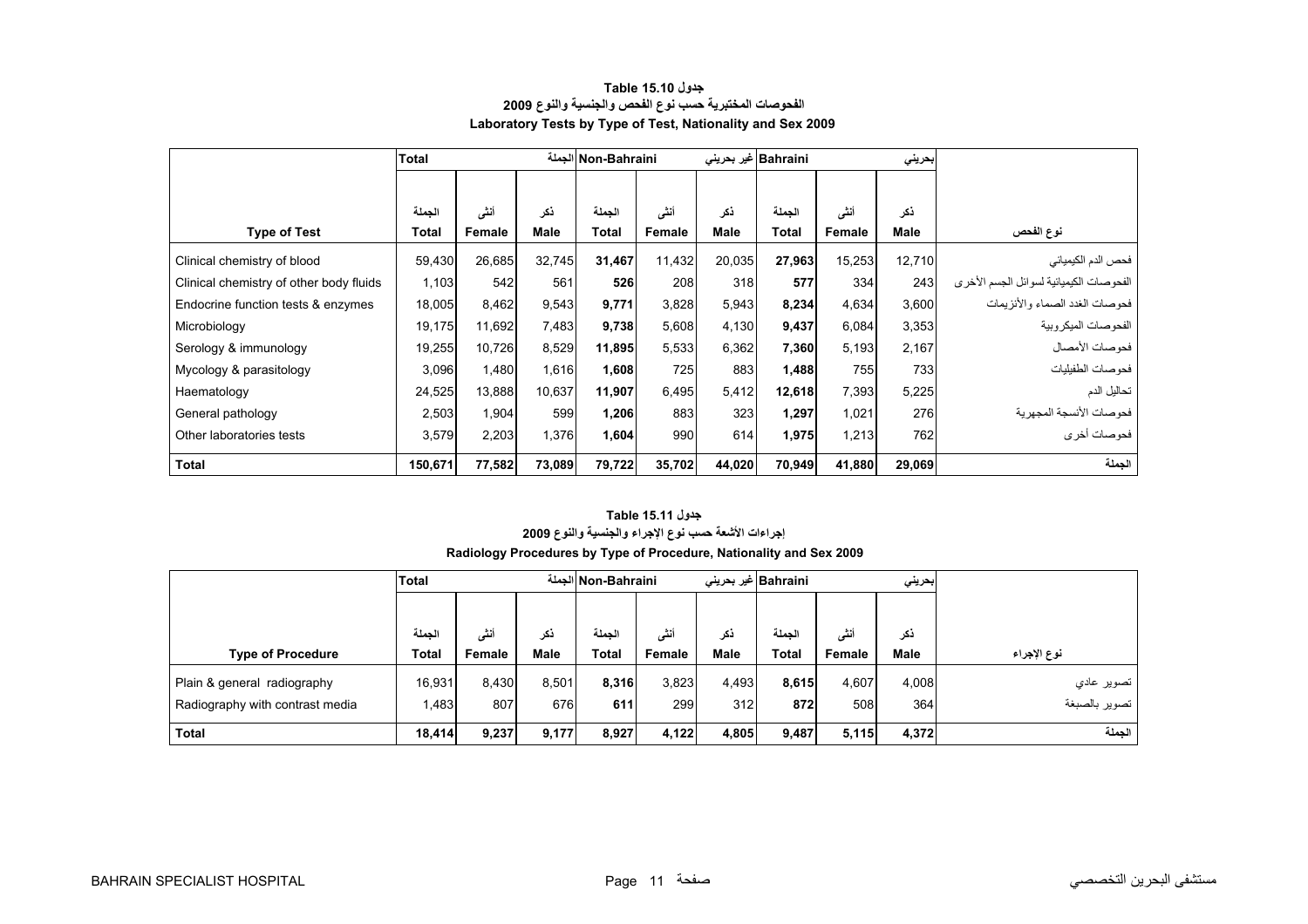#### **جدول 15.12 Table الفحوصات المختبرية حسب نوع الفحص 2005 - 2009 Laboratory Tests by Type of Test 2005 - 2009**

<span id="page-10-0"></span>

| <b>Type of Test</b>                     | 2009    | 2008    | 2007    | 2006   | 2005   | نوع الفحص                               |
|-----------------------------------------|---------|---------|---------|--------|--------|-----------------------------------------|
| Clinical chemistry of blood             | 59,430  | 44,718  | 39,719  | 37,651 | 18,629 | فحص الدم الكيميائي                      |
| Clinical chemistry of other body fluids | 1,103   | 919     | 614     | 415    | 336    | الفحوصات الكيميائية لسوائل الجسم الأخرى |
| Endocrine function tests & enzymes      | 18,005  | 18,008  | 15,416  | 8,257  | 8,257  | فحوصات الغدد الصماء والأنزيمات          |
| Microbiology                            | 19,175  | 16,278  | 14,751  | 9,065  | 5,747  | الفحو صبات الميكر وبية                  |
| Serology & immunology                   | 19,255  | 26,038  | 11,014  | 9,444  | 10,455 | فحوصات الأمصال                          |
| Mycology & parasitology                 | 3,096   | 2,968   | 3,893   | 1,584  | 736    | فحوصات الطفيليات                        |
| Haematology                             | 24,525  | 18,490  | 18,098  | 14,230 | 8,240  | تحاليل الدم                             |
| General pathology                       | 2,503   | 10,968  | 8,406   | 7,599  | 6,527  | فحو صبات الأنسجة المجهر ية              |
| Other laboratories tests                | 3,579   | 3,581   | 3,882   | 2,977  | 2,754  | فحوصات أخرى                             |
| <b>Total</b>                            | 150,671 | 141,968 | 115,793 | 91,222 | 61,681 | الجملة                                  |

## **إجراءات الأشعة حسب نوع الإجراء 2005 - 2009 Radiology Procedures by Type of Procedure 2005 - 2009 جدول 15.13 Table**

| <b>Type of Procedure</b>        | 2009   | 2008   | 2007   | 2006   | 2005   | نوع الإجراء   |
|---------------------------------|--------|--------|--------|--------|--------|---------------|
| Plain & general radiography     | 16,931 | 14,032 | 11,063 | 9,922  | 9,830  | تصوير عادي    |
| Radiography with contrast media | 1,483  | 1,144  | 1,532  | 1,140  | 853    | تصوير بالصبغة |
| <b>Total</b>                    | 18,414 | 15,176 | 12,595 | 11,062 | 10,683 | الحملة        |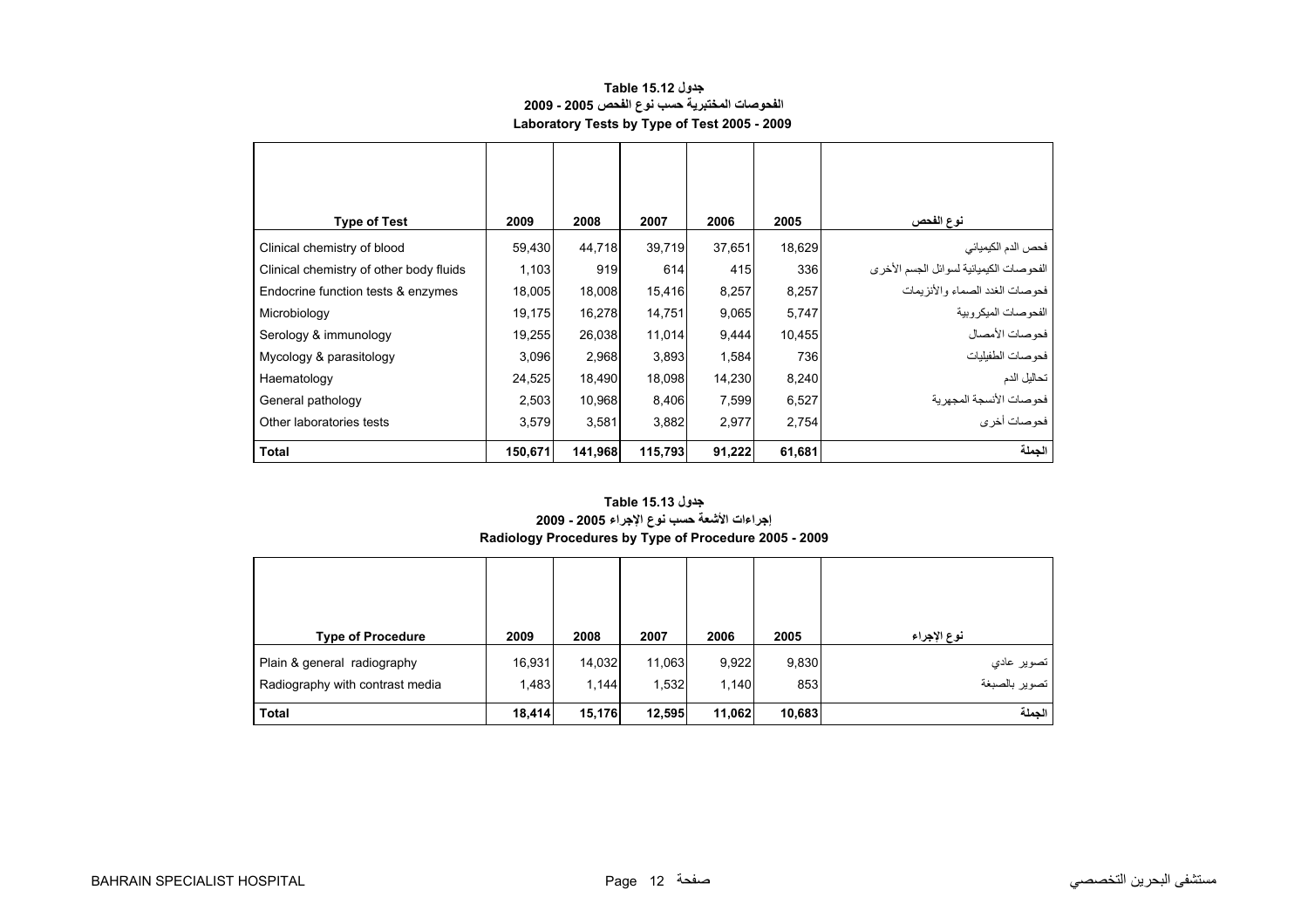**جدول 15.14 Table Deaths by Principal Diagnosis, Length of Stay, Nationality and Sex 2008 الوفيات حسب التشخيص الرئيسي للوفاة ومدة الإقامة والجنسية والنوع <sup>2009</sup>**

<span id="page-11-0"></span>

| الجملة       |              |            | 48 ساعة فأكثر |               |                | أقل من 48 ساعة |                  |            |            |      |                                                    |              |
|--------------|--------------|------------|---------------|---------------|----------------|----------------|------------------|------------|------------|------|----------------------------------------------------|--------------|
|              | <b>Total</b> |            |               | 48 hrs & over |                |                | Less than 48 hrs |            |            |      |                                                    | رمز          |
|              |              |            |               |               |                |                |                  |            |            |      |                                                    | التصنيف      |
| الجملة       | غير بحريني   | بحريني     | الجملة        | غير بحريني    | بحرينى         | الجملة         | غير بحريني       | بحريني     | النوع      |      | التشخيص الرئيسى للوفاة                             | <b>ICD10</b> |
| <b>Total</b> | Non-Bah      | <b>Bah</b> | <b>Total</b>  | Non-Bah       | <b>Bah</b>     | <b>Total</b>   | Non-Bah          | <b>Bah</b> | <b>Sex</b> |      | <b>Principal Diagnosis of Death</b>                | Code         |
|              |              |            | Δ             |               | 4              |                |                  |            | - Male     | ذكر  | الأورام                                            | C00-D48      |
|              |              |            | 3             |               | $\overline{2}$ |                |                  |            | - Female   | أنثى | Neoplasms                                          |              |
|              |              |            |               |               | 6              |                |                  |            | Total      | جملة |                                                    |              |
|              |              |            |               |               |                |                |                  |            | - Male     | نكر  | أمراض الدم وأعضاء تكوين الدم                       | D50-D89      |
|              |              |            |               |               |                |                |                  |            | - Female   | أنثى | واضطرابات معينة تكتنف أجهزة المناعة                |              |
|              |              |            |               |               |                |                |                  |            | Total      | جملة | Diseases of the Blood and Blood Forming Organs     |              |
|              |              |            |               |               |                |                |                  |            |            |      | and Disorders involving Immune Systems             |              |
|              |              |            |               |               |                |                |                  |            | - Male     | نكر  | أمراض الغدد الصماء والتغدية والتمثيل الغذائي       | E-00-E90     |
|              |              |            |               |               |                |                |                  |            | - Female   | أنثى | Endocrine, Nutritional and Metabolic Diseases      |              |
|              |              |            |               |               |                |                |                  |            | - Total    | جملة |                                                    |              |
|              |              |            |               |               |                |                |                  |            | - Male     | نكر  | أمراض الجهاز الدوري الدموي                         | 100-199      |
|              |              |            |               |               |                |                |                  |            | -Female    | أنثى | Diseases of the Circulatory System                 |              |
|              |              |            | $\mathbf{2}$  |               |                |                |                  |            | Total      | جملة |                                                    |              |
|              |              |            |               |               |                |                |                  |            | - Male     | ذكر  | أمراض الجهاز التنفسي                               | J00-J99      |
|              |              |            |               |               |                |                |                  |            | -Female    | أننى | Diseases of the Respiratory System                 |              |
|              |              |            |               |               |                |                |                  |            | Total      | جملة |                                                    |              |
|              |              |            |               |               |                |                |                  |            | - Male     | ذكر  | حالات معينة تنشأ في الفترة حوالي الولادة           | P00-P96      |
|              |              |            |               |               |                |                |                  |            | - Female   | أنثى | Certain Conditions Originating in Perinatal Period |              |
|              |              |            |               |               |                |                |                  |            | - Total    | جملة |                                                    |              |
|              |              |            |               |               |                |                |                  |            | -Male      | نكر  | التشو هات والعاهات والشذوذات الصبغوبية             | Q00-Q99      |
|              |              |            |               |               |                |                |                  |            | - Female   | أنثى | Congenital Malformations, Deformations and         |              |
|              |              |            |               |               |                |                |                  |            | Total      | جملة | Chromosal Abnormalities                            |              |
| 9            | 5            |            | 8             | Δ             | Δ              |                |                  |            | Male       | ذكر  |                                                    |              |
|              |              |            |               |               |                |                |                  |            | - Female   | أنثى | الجملة<br><b>Total</b>                             |              |
| 14           |              |            | 8             | 5             | 8              |                |                  |            | Total      | جملة |                                                    |              |
|              |              |            |               |               |                |                |                  |            |            |      |                                                    |              |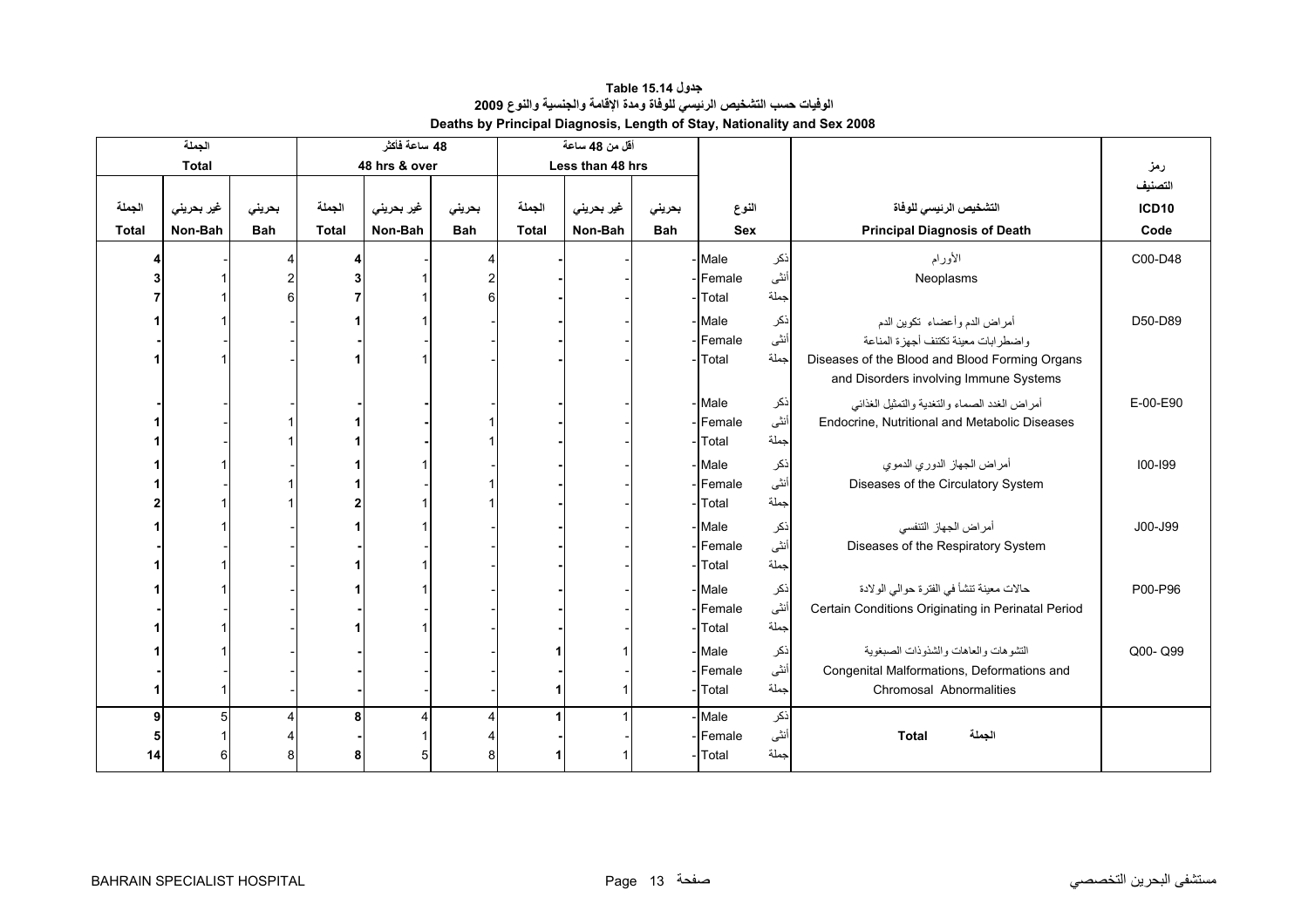<span id="page-12-0"></span>

| المجموع              |                      |       |       |       |       |                |                |                |        |                    |           | التشخيص الرئيسى                                                                                                                                                   | رمز<br>لتصنيف |
|----------------------|----------------------|-------|-------|-------|-------|----------------|----------------|----------------|--------|--------------------|-----------|-------------------------------------------------------------------------------------------------------------------------------------------------------------------|---------------|
| <b>Total</b>         | $70+$                | 60-69 | 50-59 | 40-49 | 30-39 | 20-29          | $10-19$        | $1-9$          | < 1 yr |                    |           | <b>Principal Diagnosis</b>                                                                                                                                        | ICD-10 Code   |
| 118                  | $\overline{7}$       | Λ     | 9     | 9     | 11    | 20             | 9              | 41             |        | 8 Alive<br>- Dead  | حى<br>میت | الأمر اض المعدبة والطفيلية<br>Infectious & parasitic diseases                                                                                                     | A00-B99       |
| 84<br>$\overline{7}$ | 14<br>6              |       | 18    | 15    | 18    | 11             |                |                |        | - Alive<br>Dead    | حى<br>میت | الأورام<br>Neoplasms                                                                                                                                              | C00-D49       |
| 20                   | 5                    |       |       | 2     |       | $\overline{c}$ | 6              | $\overline{2}$ |        | - Alive<br>Dead    | حي<br>مبت | أمراض الدم وأعضاء تكوين الدم<br>و اضطر ابات معينة تكتنف أجهز ة المناعة<br>Diseases of the blood & blood-forming organs<br>and disorder involving immune mechanism | D50-D89       |
| 73<br>1              | 14                   | 6     | 14    | 15    | 11    | 8              | $\overline{2}$ | 3              |        | - Alive<br>Dead    | حى<br>میت | أمراض الغدد الصماء والتغذية والتمثيل الغذائبي<br>Endocrine, Nutritional & Metabolic Diseases                                                                      | E00-E90       |
| 25<br>$\mathbf{0}$   |                      |       |       |       |       | 6              | $\overline{2}$ |                |        | - Alive<br>Dead    | حى<br>میت | الاضطر ابات العقلبة والسلوكية<br>Mental & behavioural disorder                                                                                                    | F00-F99       |
| 43                   | 11                   |       | 5     | 8     |       | 5              |                | $\overline{2}$ |        | - Alive<br>Dead    | حى<br>میت | أمراض الجهاز العصبي<br>Diseases of the nervous system                                                                                                             | G00-G99       |
| 33                   |                      |       |       | 3     | 6     | 5              | $\overline{c}$ | 12             |        | - Alive<br>Dead    | حى<br>میت | أمر اض العبن وملحقاتها<br>Diseases of the Eye and Adnexa                                                                                                          | H00-H59       |
| 19                   | $\overline{2}$       |       |       |       |       |                | 3              | 8              |        | - Alive<br>Dead    | حى<br>میت | الاضطرابات بالإذن والنتوء الحلمي<br>Diseases of the Ear and Mustoid process                                                                                       | H60-H95       |
| 147<br>$\mathbf{2}$  | 16<br>$\overline{2}$ | 20    | 35    | 26    | 28    | 18             | 3              |                |        | - Alive<br>Dead    | حى<br>میت | أمراض الجهاز الدوري<br>Diseases of the circulatory system                                                                                                         | 100-199       |
| 376                  | 29                   | 14    | 32    | 25    | 66    | 58             | 31             | 111            |        | 10 Alive<br>- Dead | حى<br>میت | أمر اض الجهاز التنفسي<br>Diseases of the respiratory system                                                                                                       | J00-J99       |
| 412                  | 39                   | 35    | 43    | 66    | 76    | 79             | 29             | 42             |        | 3 Alive<br>Dead    | حى<br>میت | أمر اض الجهاز الهضمي<br>Diseases of the digestive system                                                                                                          | K00-K93       |
| 82                   | 8                    |       |       | 13    | 22    | 13             | $\overline{7}$ | 8              |        | - Alive<br>- Dead  | حى<br>میت | أمراض الجلد والنسيج الخلوى تحت الجلد<br>Diseases of the skin & subcutaneous tissue                                                                                | L00-L99       |

# **جدول 15.15 Table الخروج (أحياء وأموات) حسب التشخيص الرئيسي وفئات العمر <sup>2009</sup> Discharges (Alive and Dead) by Principal Diagnosis and Age Groups 2009**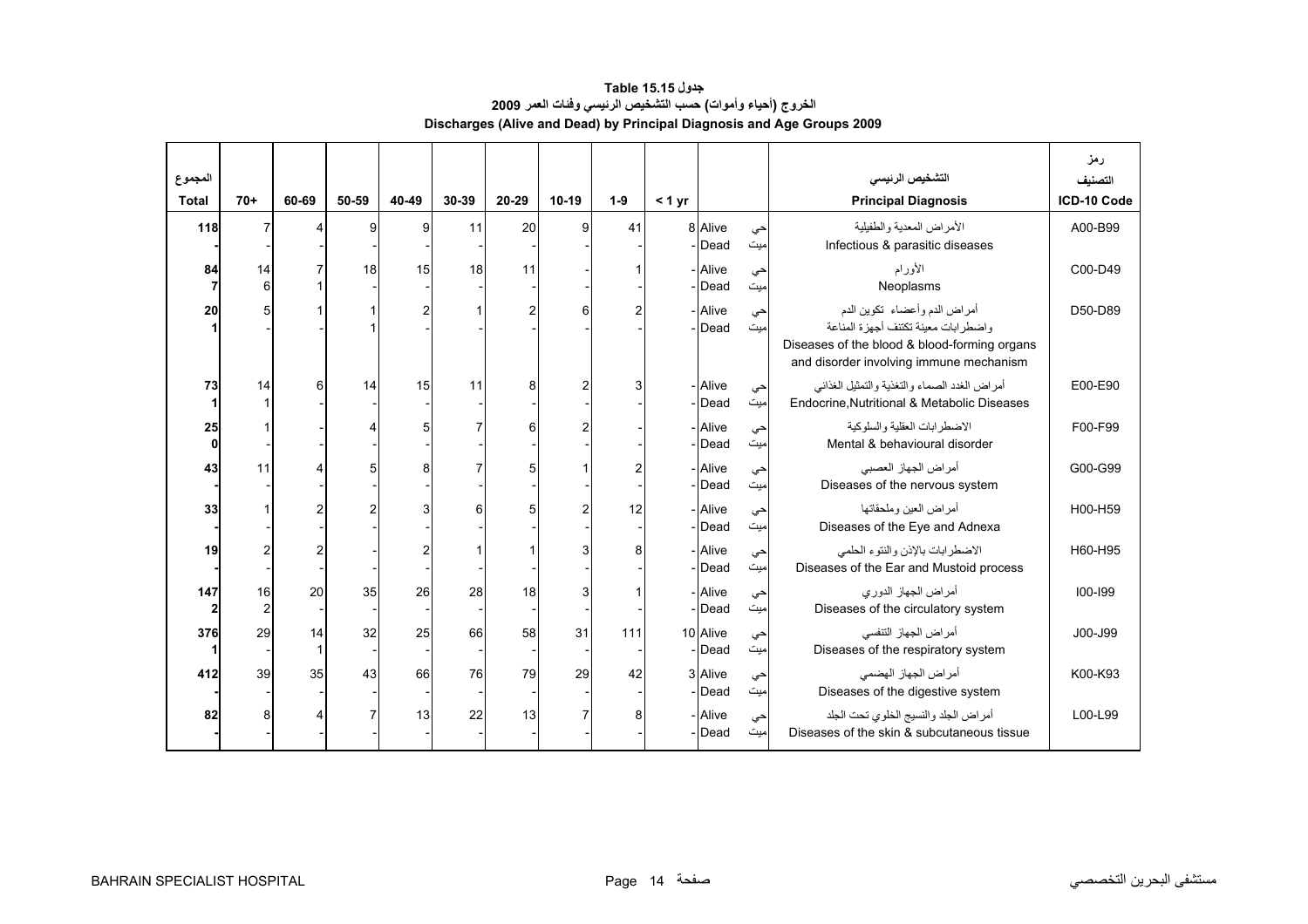## **الخروج (أحياء وأموات) حسب التشخيص الرئيسي وفئات العمر <sup>2009</sup> Discharges (Alive and Dead) by Principal Diagnosis and Age Groups 2009 (Cont'd) Table 15.15 جدول ) تابع(**

| المجموع      |       |              |       |       |       |                |                |       |        |                    |           | التشخيص الرئيسى                                                                                                                                                                                   | رمز<br>التصنيف |
|--------------|-------|--------------|-------|-------|-------|----------------|----------------|-------|--------|--------------------|-----------|---------------------------------------------------------------------------------------------------------------------------------------------------------------------------------------------------|----------------|
| <b>Total</b> | $70+$ | 60-69        | 50-59 | 40-49 | 30-39 | 20-29          | $10-19$        | $1-9$ | < 1 yr |                    |           | <b>Principal Diagnosis</b>                                                                                                                                                                        | ICD-10 Code    |
| 184          | 8     | 15           | 35    | 42    | 48    | 26             | 7              | 3     |        | - Alive<br>Dead    | حى<br>ميت | أمراض الجهاز العضلى الهيكلي والنسيج الضام<br>Diseases of the musculoskeletal system and<br>connective tissue                                                                                      | M00-M99        |
| 396          | 12    | 15           | 48    | 89    | 120   | 84             | 14             | 10    |        | 4 Alive<br>Dead    | حى<br>ميت | أمراض الجهاز التناسلي البولي<br>Diseases of genitourinary system                                                                                                                                  | N00-N99        |
| 902          |       |              |       | 50    | 438   | 411            | $\overline{2}$ |       |        | - Alive<br>Dead    | حى<br>میت | الحمل والو لادة والنفاس<br>Pregnancy, childbirth & the peurperium                                                                                                                                 | O00-O99        |
| 78           |       |              |       |       |       |                |                |       |        | 78 Alive<br>1 Dead | حي<br>میت | حالات معينة تنشأ في الفتر ة حوالي الولادة<br>Certain conditions originating in perinatal period                                                                                                   | P00-P96        |
| 21           |       |              |       |       | 3     | $\overline{2}$ |                | 11    |        | 1 Alive<br>1Dead   | حي<br>میت | التشو هات و العاهات و الشذو ذات الصبغو بة<br>Congenital Malformations, Deformations and<br>Chromosomal Abnormalities                                                                              | Q00-Q99        |
| 63           | 8     | 3            | 4     |       | 11    | 11             | 6              | 9     |        | 4 Alive<br>Dead    | حى<br>میت | الأعر اض و العلامات و الموجو دات السر بر يـة و المخبر يـة الـغير<br>طبيعية التي لم تصنف في مكان آخر<br>Symptoms, Signs and Abnormal Clinical and<br>Laboratory Findings, not elsewhere classified | R00-R99        |
| 386          | Δ     | 12           | 27    | 47    | 93    | 155            | 15             | 33    |        | - Alive<br>Dead    | حى<br>مبت | الإصبابات والتسممات و عو اقب أخر ي معينة للأسباب الخار جية<br>Injury, Poisoning and Certain other<br>Consequences of external causes                                                              | S00-T98        |
| 34           |       |              | 2     | 5     | 3     | 11             | 3              | 8     |        | 1 Alive<br>Dead    | حي<br>ميت | الأسباب الخار جية للمر اضنة و الو فاة<br>External causes of Morbidity and Mortality                                                                                                               | V00-Y98        |
| 1,870        | 29    | 53           | 156   | 279   | 366   | 308            | 42             | 38    |        | 599 Alive<br>Dead  | حى<br>میت | العوامل التي تؤثر في الحالة الصحية وفي<br>الاتصال بالخدمات الصحبة<br>Factors influencing health status and<br>contact with health services                                                        | Z00-Z99        |
| 5.366        | 209   | 197          | 443   | 708   | 1,336 | 1,234          | 188            | 343   |        | 708 Alive          | حى        |                                                                                                                                                                                                   |                |
| 14           | 9     | $\mathbf{2}$ |       |       |       |                |                |       |        | 2 Dead             | ميت       | <b>Total</b><br>الجملة                                                                                                                                                                            |                |
| 5,380        | 218   | 199          | 444   | 708   | 1,336 | 1,234          | 188            | 343   |        | الجملة Total 710   |           |                                                                                                                                                                                                   |                |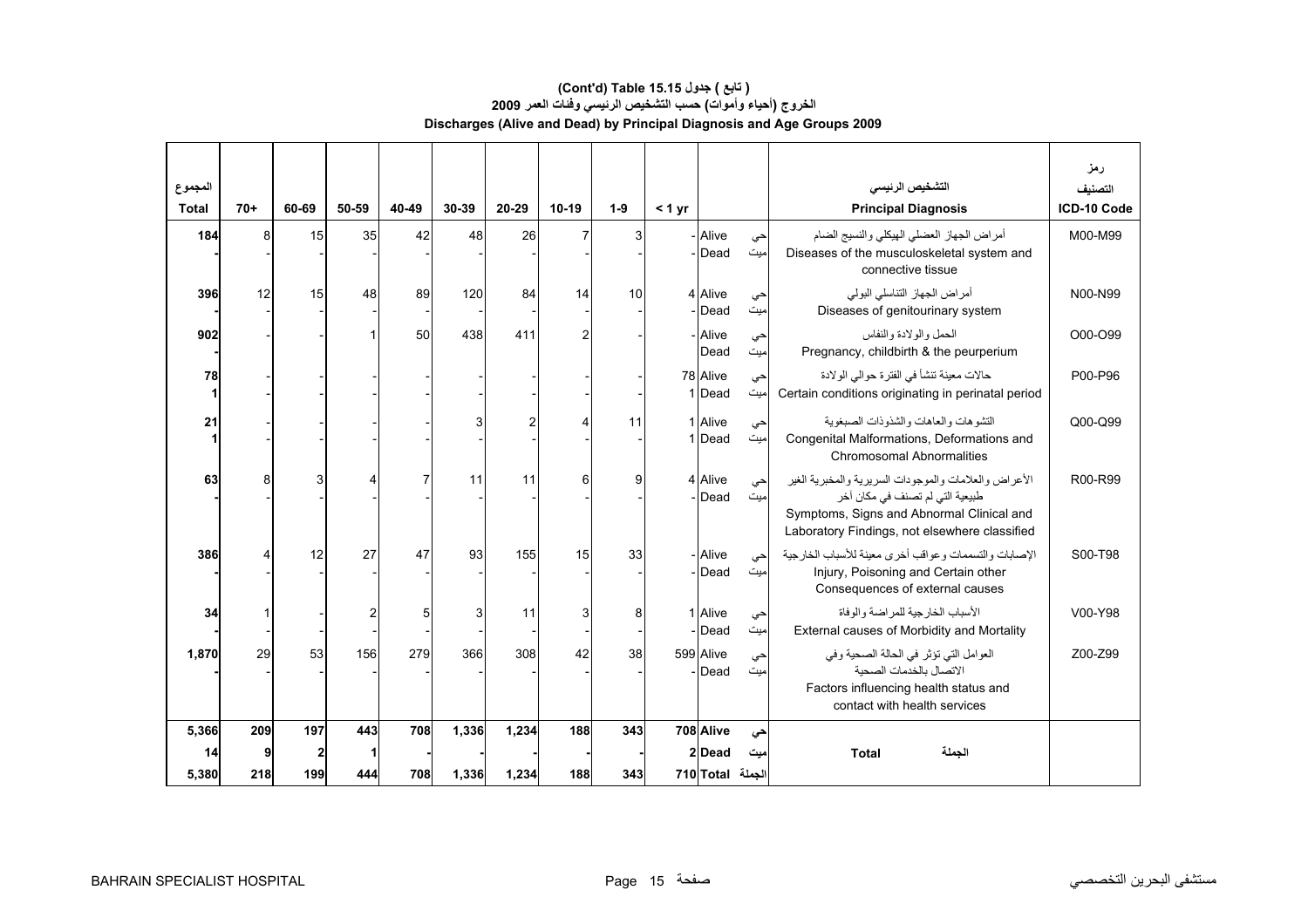<span id="page-14-0"></span>

| الأجمالي     | <b>Total</b> | الجملة<br>Non-Bahraini<br>غير بحريني |      |                |        |       |      |                | <b>Bahraini</b> |       |           | بحريني |                                                                                                                                                                | رمز           |
|--------------|--------------|--------------------------------------|------|----------------|--------|-------|------|----------------|-----------------|-------|-----------|--------|----------------------------------------------------------------------------------------------------------------------------------------------------------------|---------------|
| العام        | Female       | أننى                                 | Male | نكر            | Female | أننى  | Male | نكر            | Female          |       | Male أنشى | نكر    |                                                                                                                                                                | التصنيف       |
| Grand        | ميت          | حى                                   | میت  | حى             | میت    | حى    | میت  | حى             | میت             | حى    | میت       | حى     | التشخيص الرئيسى                                                                                                                                                | <b>ICD-10</b> |
| <b>Total</b> | Dead         | Alive                                | Dead | Alive          | Dead   | Alive | Dead | Alive          | <b>Dead</b>     | Alive | Dead      | Alive  | <b>Principal Diagnosis</b>                                                                                                                                     | Code          |
| 118          |              | 57                                   |      | 61             |        | 27    |      | 28             |                 | 30    |           | 33     | الأمراض المعدية والطفيلية<br>Infectious & parasitic diseases                                                                                                   | A00-B99       |
| 91           |              | 42                                   |      | 42             |        | 22    |      | 19             |                 | 20    |           | 23     | الأورام<br>Neoplasms                                                                                                                                           | C00-D48       |
| 21           |              | 16                                   |      | $\overline{4}$ |        | 3     |      | $\overline{2}$ |                 | 13    |           | 2      | أمراض الدم وأعضاء تكوين الدم<br>واضطرابات معينة تكتنف أجهزة المناعة<br>Diseases of the blood & blood-forming organs<br>and disorder involving immune mechanism | D50-D89       |
| 74           |              | 39                                   |      | 34             |        |       |      | 13             |                 | 32    |           | 21     | أمراض الغدد الصماء والتغذية والتمثيل الغذائبي<br>Endocrine, Nutritional & Metabolic Diseases                                                                   | E00-E90       |
| 25           |              | 14                                   |      | 11             |        | 5     |      | 6              |                 | 9     |           | 5      | الاضطر ابات العقلية والسلوكية<br>Mental & behavioural disorder                                                                                                 | F00-F99       |
| 43           |              | 26                                   |      | 17             |        | 6     |      | 6              |                 | 20    |           | 11     | أمراض الجهاز العصبي<br>Diseases of the nervous system                                                                                                          | G00-G99       |
| 33           |              | 19                                   |      | 14             |        | 11    |      | 11             |                 | 8     |           | 3      | أمراض العين وملحقاتها<br>Diseases of the Eye and Adnexa                                                                                                        | H00-H59       |
| 19           |              | 8                                    |      | 11             |        |       |      | 5              |                 |       |           | 6      | الاضطرابات بالإذن والنتوء الحلمي<br>Diseases of the Ear and Mustoid process                                                                                    | H60-H95       |
| 149          |              | 63                                   |      | 84             |        | 18    |      | 38             |                 | 45    |           | 46     | أمراض الجهاز الدوري<br>Diseases of the circulatory system                                                                                                      | $100 - 199$   |
| 377          |              | 178                                  |      | 198            |        | 115   |      | 107            |                 | 63    |           | 91     | أمراض الجهاز التنفسي<br>Diseases of the respiratory system                                                                                                     | J00-J99       |
| 412          |              | 199                                  |      | 213            |        | 60    |      | 93             |                 | 139   |           | 120    | أمراض الجهاز الهضمى<br>Diseases of the digestive system                                                                                                        | K00-K93       |
| 82           |              | 30                                   |      | 52             |        | 12    |      | 31             |                 | 18    |           | 21     | أمراض الجلد والنسيج الخلوى تحت الجلد<br>Diseases of the skin & subcutaneous tissue                                                                             | L00-L99       |

**جدول 15.16 Table الخروج (أحياء وأموات) حسب التشخيص الرئيسي والجنسية والنوع <sup>2009</sup> Discharges (Alive and Dead) by Principal Diagnosis, Nationality and Sex 2009**